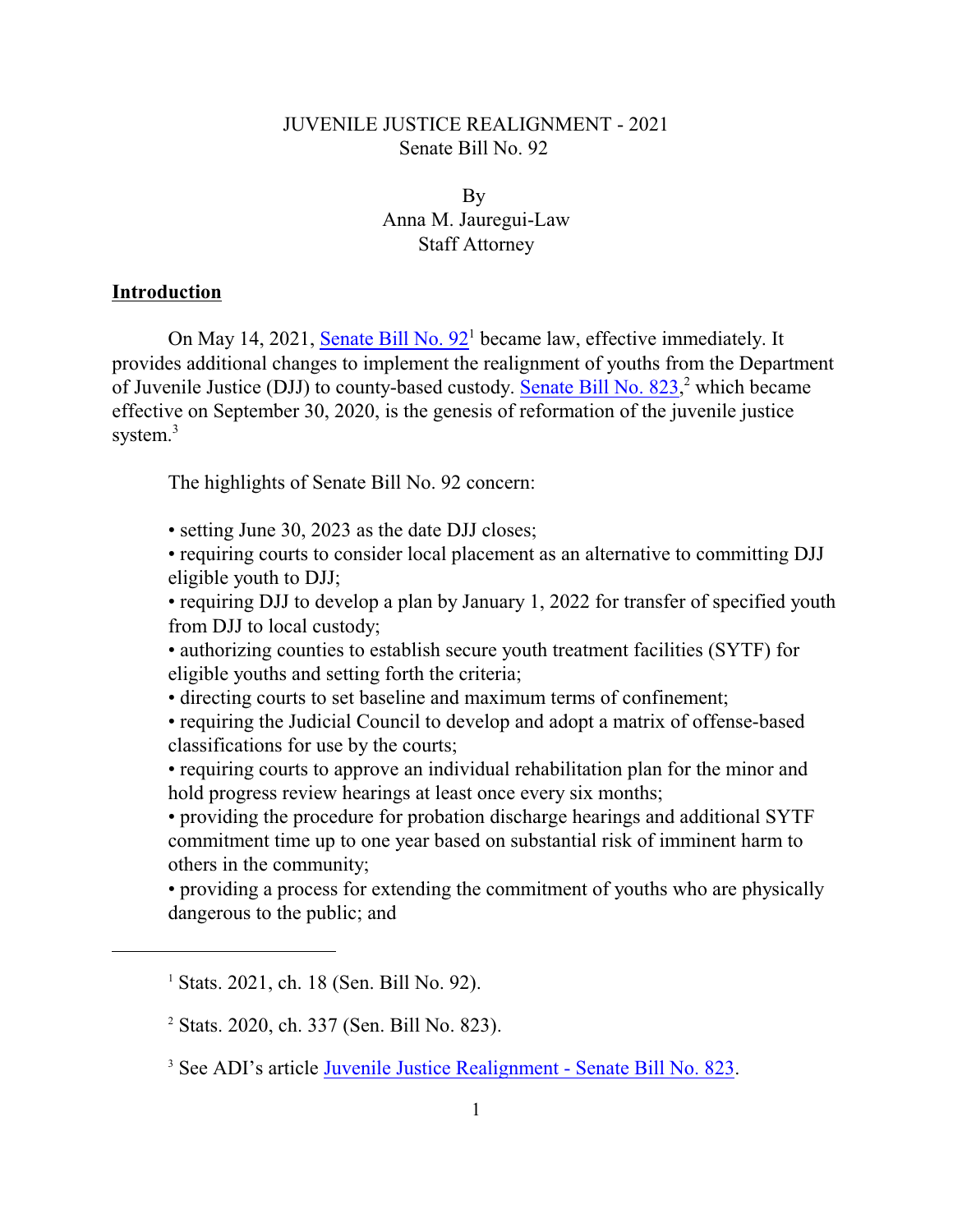• setting forth provisions pertaining to funding.

Some of the various changes become operative July 1, 2021, or operative that date and terminate upon closure of DJJ, or inoperative that date and repealed on January 1, 2022.<sup>4</sup>

The article will also identify some potential issues for appellate practitioners to look out for.

# **DJJ closure, court commitments, and transfer plan**

DJJ will close on June 30, 2023. (Sen. Bill No. 92 (2021-2022 Reg. Sess.), § 10; Welf. & Inst. Code, § 736.5, subd. (e).)

Courts may not commit a youth to DJJ commencing July 1, 2021, except for *eligible* youths until final closure of DJJ. (Sen. Bill No. 92, §§ 8, 9; Welf. & Inst. Code, §§ 731, subds. (a) & (c); 733.1, subd. (a) & (b); 736.5, subd. (b) & (c).) A DJJ eligible minor is one who is adjudged a ward under Welfare and Institutions Code section 602, has committed a Welfare and Institutions Code section 707, subdivision (b)/Penal Code section 290.008, subdivision (c) offense, has been the subject of a motion filed to transfer the ward to the jurisdiction of the criminal court as provided in Welfare and Institutions Code section 736.5, subdivision (c), and is not otherwise ineligible for commitment to the division under section  $733$ .<sup>5</sup> (Sen. Bill No. 92,  $\S$ § 8, 10; Welf. & Inst. Code,  $\S$ § 731, subd. (a), 736.5.) Senate Bill No. 92 requires the court to consider placement of these DJJ eligible youths in local programs as an alternative to a DJJ commitment. (Sen. Bill No. 92, § 10; Welf. & Inst. Code, § 736.5, subd. (c).)<sup>6</sup>

<sup>4</sup> The article is intended as a general overview. Therefore, not all changes promulgated by Senate Bill No. 92 are reflected or discussed in detail. (See e.g., Sen. Bill No. 92, §§ 1-7, 13-23, some of which concern funding.) The reader is encouraged to carefully review Senate Bill Nos. 92 and 823, the corresponding statutes, and ADI's article [Juvenile Justice Realignment - Senate Bill No. 823](http://www.adi-sandiego.com/delinq_depend/pdf_files/JUVENILE_JUSTICE_REALIGNMENT_Senate_Bill_No.823-4_20_2021.pdf).

<sup>&</sup>lt;sup>5</sup> This section pertains to prohibited commitments of children under 11 years old or suffering a contagious disease or whose most recent offense is not described in Welfare and Institutions Code, section 707, subdivision (b), or Penal Code section 290.008, subdivision (c). (Welf. & Inst. Code, § 733.)

<sup>&</sup>lt;sup>6</sup> This directive is dependent upon allocation of funds to the counties. (See Sen. Bill No. 92, §§ 9, 20, Welf. & Inst. Code, §§ 733.1, subd. (c), 1991.) In this limited circumstance, the provision also permits the court to commit a youth to another state-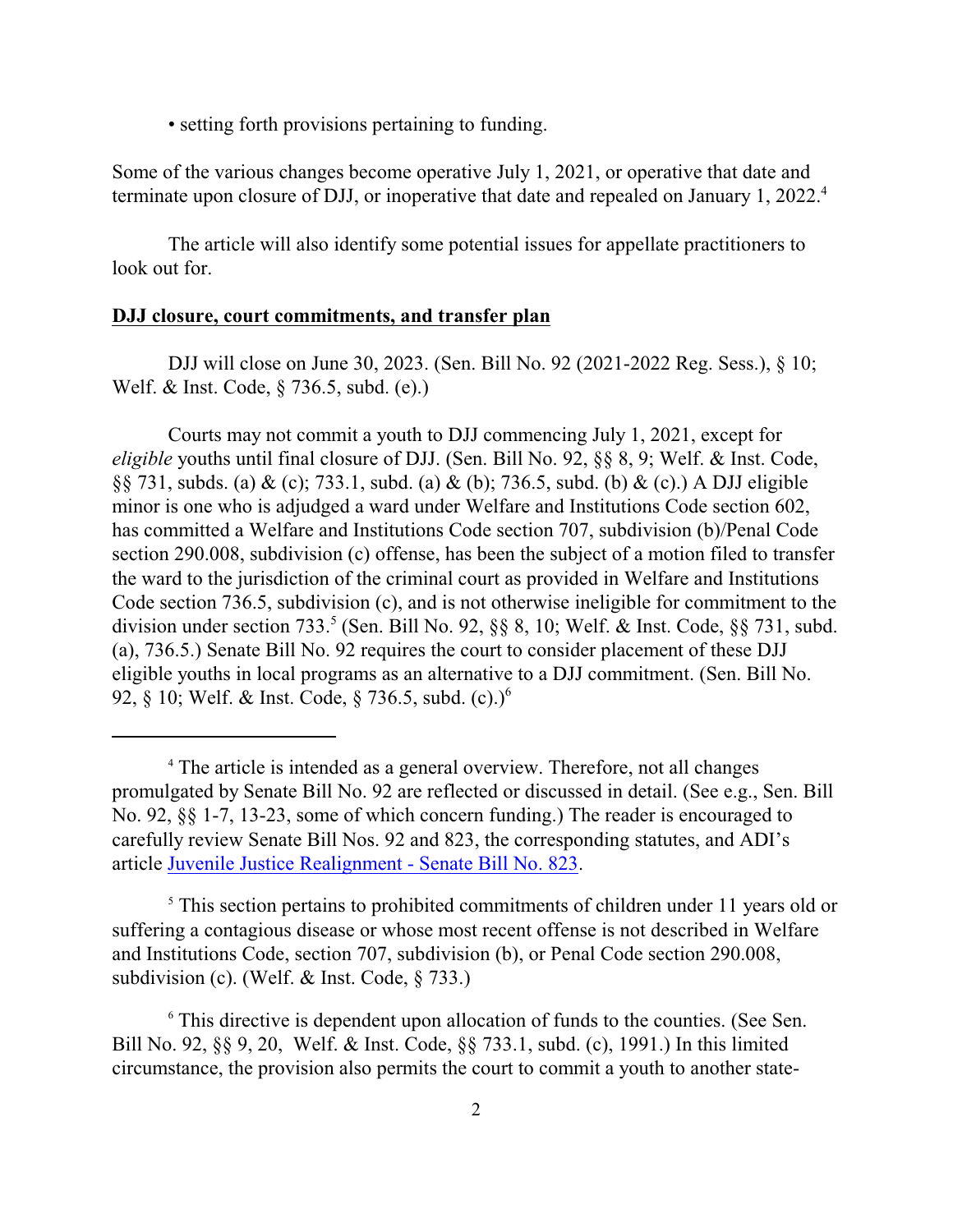DJJ must devise a plan, by January 1, 2022, for the transfer of jurisdiction of youth remaining at DJJ who are unable to discharge or otherwise move pursuant to law prior to final closure on June 30, 2023. (Sen. Bill No. 92, § 10; Welf. & Inst. Code, § 736.5, subd. (f).)

### **Secure Youth Treatment Facilities**

 Senate Bill No. 823 set forth the Legislature's intent to establish a separate dispositional track for higher-need youth. (Sen. Bill No. 823, § 30; Welf. & Inst. Code, § 736.5, subd.  $(e)$ .)<sup>7</sup> Senate Bill No. 92 executes this intent and authorizes counties to establish SYTFs. It sets forth the framework, who can be placed in the SYTF, baseline and maximum confinement times, requirements of a rehabilitation plan and progress reviews, the process of redress where the SYTF has failed the minor, the process for discharge and extended confinement, criteria for SYTFs, and other related procedure. (Sen. Bill No. 92, §§ 11, 12; Welf. & Inst. Code, §§ 779.5, 875.)

# **SYTF Eligibility —**

Welfare and Institutions Code, section 875 permits a court to commit a youth who is 14 years of age or older to the SYTF if the youth committed a Welfare and Institutions Code, section 707, subdivision (b) offense; it is the most recent offense; and the court finds, after considering evidence and recommendations of counsel, the probation department, and any other agency or individual designated by the court to advise on the disposition, that a less restrictive, alternative disposition for the youth is unsuitable. (Sen. Bill No. 92, § 12; Welf. & Inst. Code, § 875, subd. (a)(1)-(3).) The court's determination must be based on all of the following criteria:

(A) the severity of the offense(s), the youth's role and behavior, and the harm done to victims;

(B) previous delinquent history and previous attempts to rehabilitate;

(C) whether the programs, treatment, and education provided in the SYTF meets the treatment and security needs of the youth;

(D) whether the goals of rehabilitation and community safety can be achieved by

funded facility once DJJ is closed. (Sen. Bill No. 92, § 9, Welf. & Inst. Code, § 733.1, subd.  $(c)$ .)

<sup>7</sup> Senate Bill No. 92 amended Welfare & Institutions Code, section 736.5, subdivision (e) by replacing the expressed intent with the date of DJJ closure. (Sen. Bill No. 92, § 10; Welf. & Inst. Code, § 736.5, subd. (e).)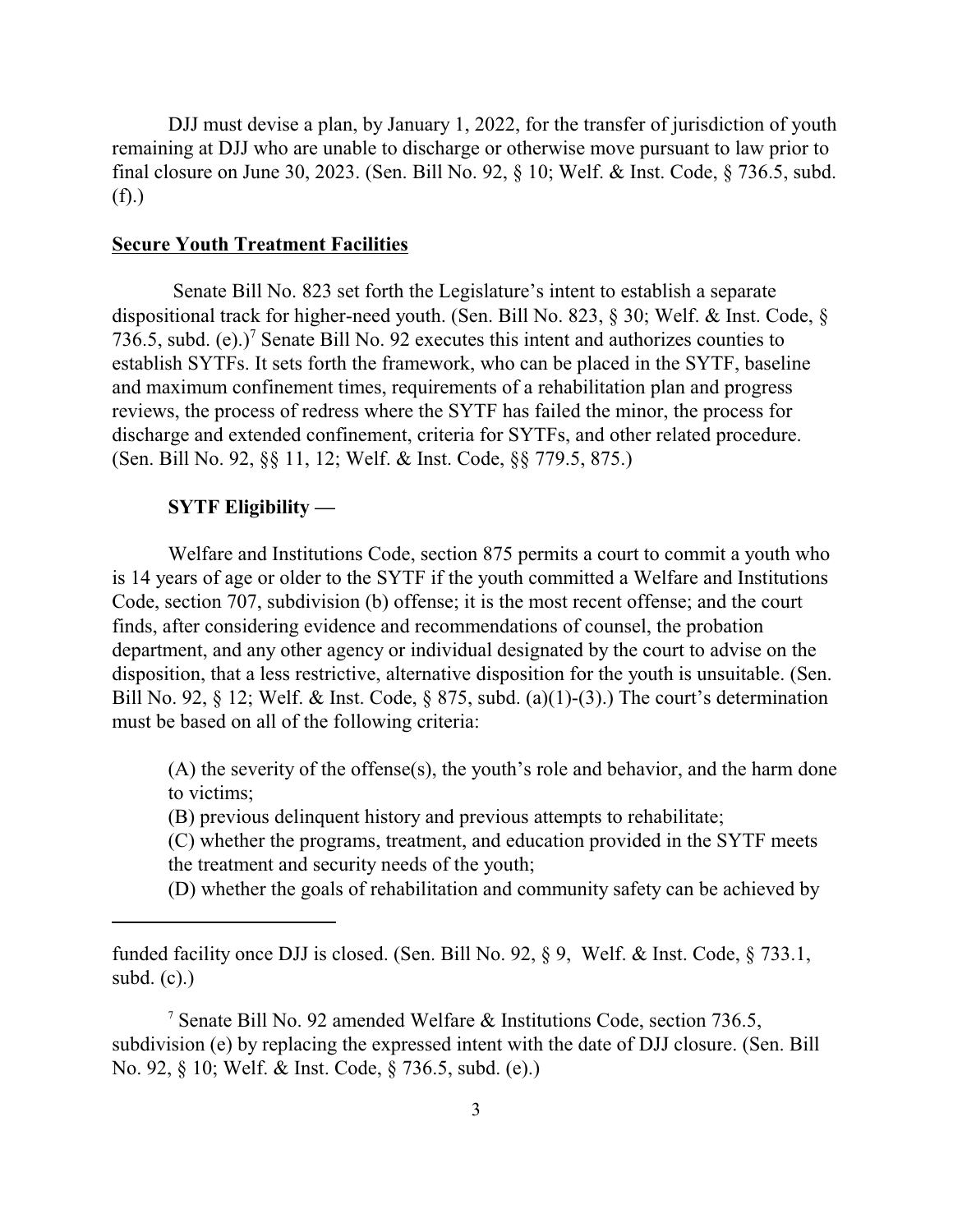placing the youth in an alternative, less restrictive setting; and (E) age, developmental maturity, mental/emotional health, sexual orientation, gender identity and expression, and any disabilities or special needs which would affect the safety or suitability of the SYTF commitment.

(Sen. Bill No. 92, § 12; Welf. & Inst. Code, § 875, subd. (a)(3)(A)-(E).)

## **Baseline Confinement Term —**

In making its order of commitment to the SYTF, the court is required to set a baseline confinement term that is based on the most serious recent offense and on the discharge date guidelines applied by DJJ. (Sen. Bill No. 92, § 12; Welf. & Inst. Code, § 875, subd. (b).) The use of DJJ guidelines is temporary. By July 1, 2023, the Judicial Council is required to develop and adopt a matrix of offense-based classifications to be applied by all counties for setting the baseline confinement term. (Sen. Bill No. 92, § 12; Welf. & Inst. Code, § 875, subd. (h)(1)-(2).) Pending adoption of Judicial Council guidelines, a court may modify the baseline term by plus or minus six months and also at progress review hearings. (Sen. Bill No. 92, § 12; Welf. & Inst. Code, § 875, subds. (b) & (e).)

## **Maximum Confinement Term —**

A court is also required to set the maximum term as the longest term of confinement that a youth may serve subject to the following. The maximum period of confinement is limited to the middle term of imprisonment that can be imposed upon an adult convicted of the same offense(s). (Sen. Bill No. 92, § 12; Welf. & Inst. Code, § 875, subd. (c)(2) & (i); see also Sen. Bill No. 92, §§ 7, 8; Welf. & Inst. Code, §§ 726, subds.  $(d)(1)-(2)$ , 731, subd. (b).) A youth cannot be held in secure confinement beyond 23 years of age, or two years from the date of the commitment, whichever occurs later. (Sen. Bill No. 92, § 12; Welf. & Inst. Code, § 875, subd. (c)(1).) If the offense would yield an aggregate sentence of seven or more years, if convicted in adult criminal court, the youth cannot be held in secure confinement beyond 25 years of age or two years from the date of the commitment, whichever occurs later. (*Ibid*.) 8

<sup>&</sup>lt;sup>8</sup> See also Welfare and Institutions Code section 607 which covers age requirements for court jurisdiction over a minor, discussed in ADI's article [Juvenile](http://www.adi-sandiego.com/delinq_depend/pdf_files/JUVENILE_JUSTICE_REALIGNMENT_Senate_Bill_No.823-4_20_2021.pdf) [Justice Realignment - Senate Bill No. 823](http://www.adi-sandiego.com/delinq_depend/pdf_files/JUVENILE_JUSTICE_REALIGNMENT_Senate_Bill_No.823-4_20_2021.pdf), discharge, and extended detentions. (Sen. Bill No. 92, § 4; Welf. & Inst. Code, § 607.)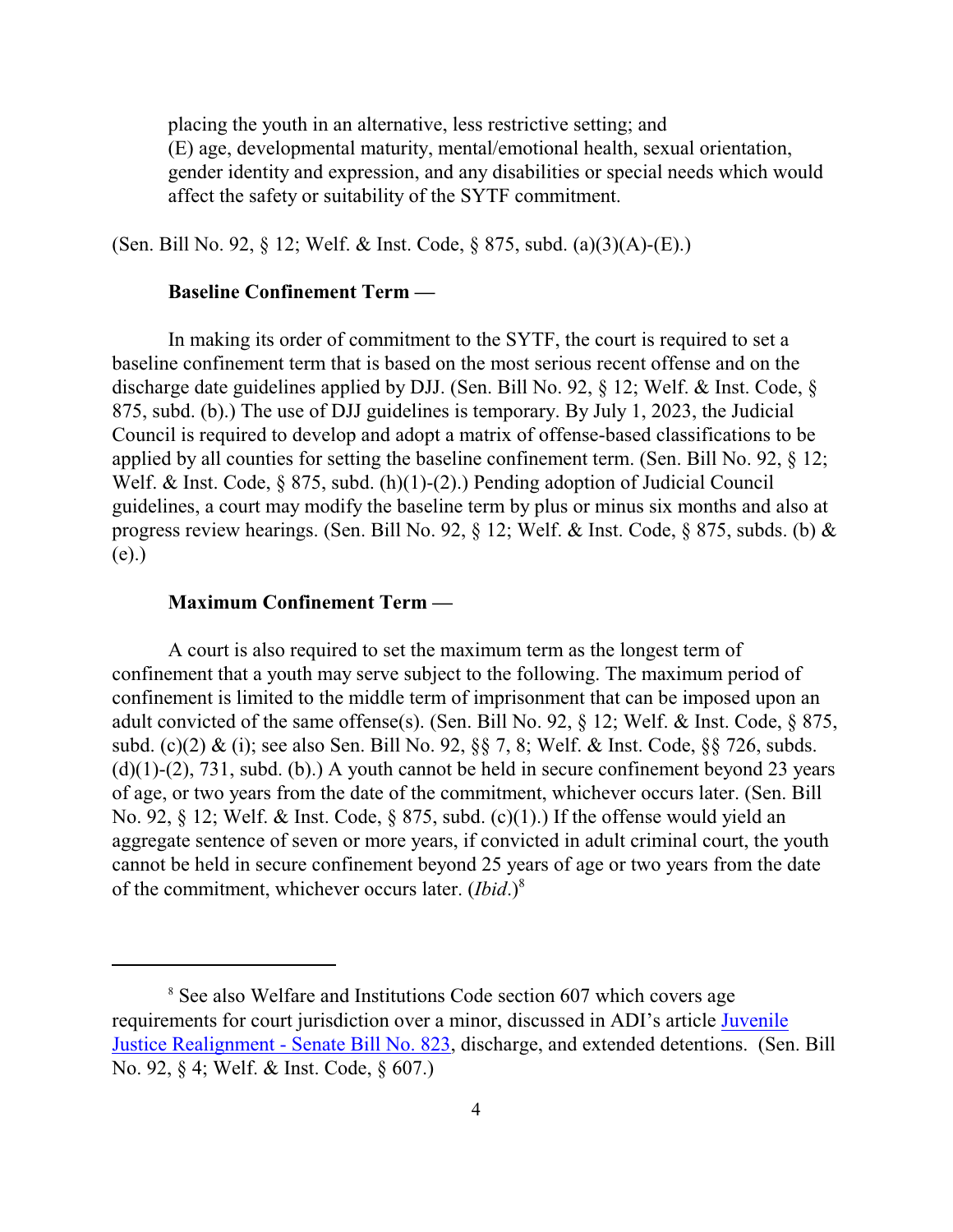#### **Rehabilitation Plan —**

Within 30 days of commitment to the SYTF, the court must review and approve an individual rehabilitation plan for the youth. (Sen. Bill No. 92, § 12; Welf. & Inst. Code, § 875, subd.  $(d)(1)$ .) The plan may be developed in consultation with a multidisciplinary team of youth service, mental and behavioral health, education, and other treatment providers with input from the prosecutor and defense counsel. (*Ibid*.) The plan must:

(A) identify the youth's treatment, education, and development needs, including any special needs related to physical, mental or emotional health, disabilities, or gender-related or other special needs;

(B) describe the programming, treatment, and education to be provided to meet the minor's needs;

(C) reflect "trauma-informed, evidence-based, and culturally responsive care"; and (D) provide the youth and family the opportunity to give input regarding the minor's needs and report the input.

(Sen. Bill No. 92, § 12; Welf. & Inst. Code, § 875, subd. (d)(2)(A)-(D).)

#### **Progress Review and Modification of Placement** —

Progress review hearings are to be held "not less frequently than once every six months." (Sen. Bill No. 92, § 12; Welf. & Inst. Code, § 875, subds. (e)(1).) At the hearings, the court evaluates progress, determines whether the baseline commitment period should be adjusted, and may also order that the youth be placed in a less restrictive program, such as a halfway house, camp or ranch, or community residential or nonresidential service program. (Sen. Bill No. 92, § 12; Welf. & Inst. Code, § 875, subds.  $(e)(1) & (f)(1).$ 

The youth may seek modification of placement under Welfare and Institutions Code, section 875, subdivision (f)(1). "Upon a motion from the probation department or the ward, the court may order that the ward be transferred from a secure youth treatment facility to a less restrictive program." (Sen. Bill No. 92, § 12; Welf. & Inst. Code, § 875, subd.  $(f)(1)$ .) Approval of the request "shall be made only upon the court's determination that the ward has made substantial progress toward the goals of the individual rehabilitation plan . . . and . . . placement is consistent with the goals of youth rehabilitation and community safety." (*Ibid*.) In making its determination, the court shall consider the youth's overall progress and the programming and community transition services that will be provided to the youth by the less restrictive program. (*Id.* at § 875, subd.  $(f)(1)(A)-(B)$ .)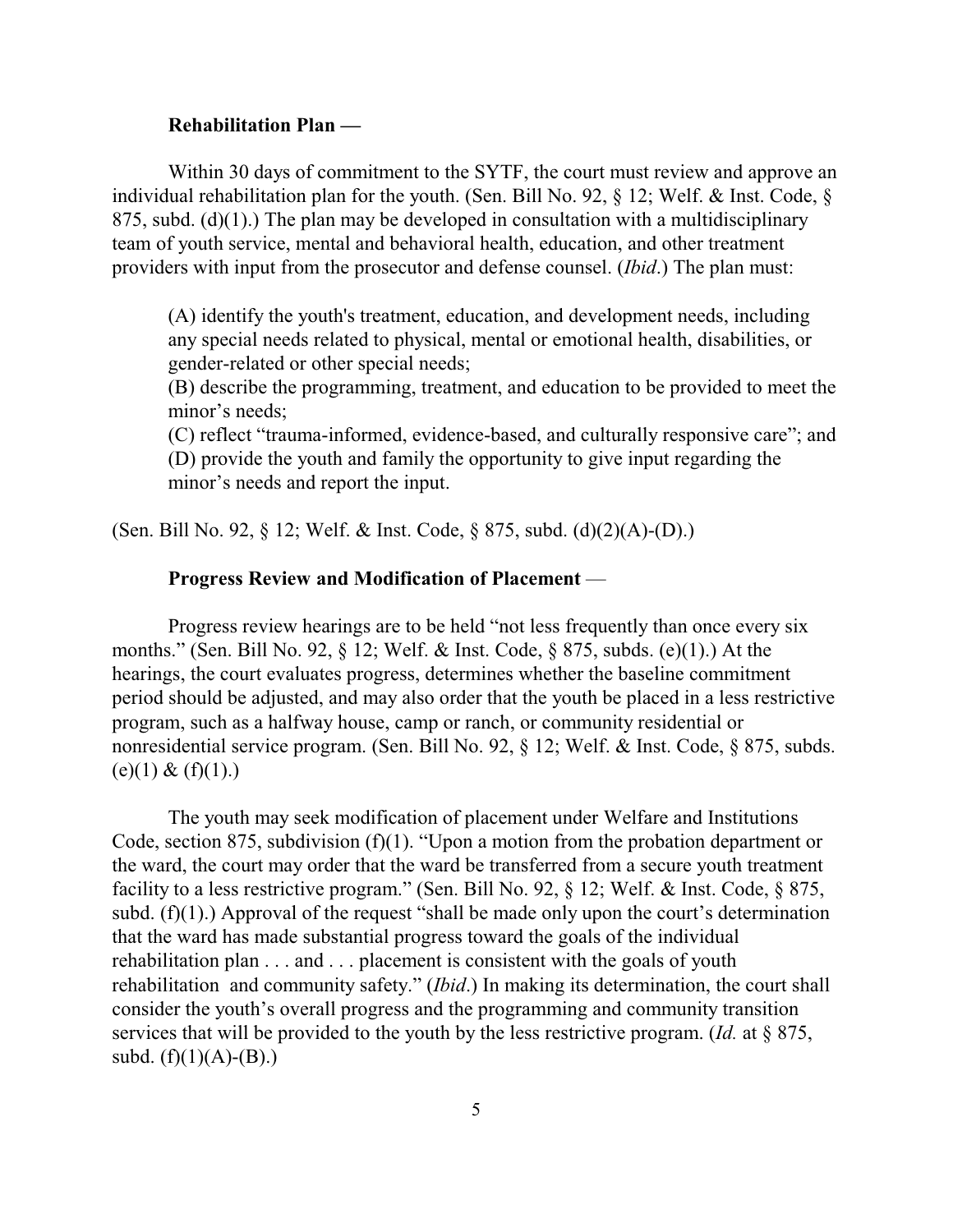After placement in a less restrictive program, if the court finds that the youth has "materially failed to comply with the court-ordered conditions of placement," the court may modify the terms and conditions or it may return the youth to the SYTF, subject to confinement limits. (Sen. Bill No. 92,  $\S$  12; Welf. & Inst. Code,  $\S$  875, subd. (f)(2).)

The youth's confinement time may not be extended for disciplinary infractions or other in-custody behaviors. Such infractions or behaviors are to be handled by alternative means. (Sen. Bill No. 92, § 12; Welf. & Inst. Code, § 875, subd. (e)(2).)

## **Discharge hearing/additional and extended SYTF confinement —**

At the conclusion of the baseline confinement term or, where a minor had been transferred from the SYTF and placed in a less restrictive program, at the end of the period of placement, the court shall conduct a probation discharge hearing. (Sen. Bill No. 92, § 12; Welf. & Inst. Code, § 875, subd. (e)(3)-(4).) If the court orders probation, it must also order reasonable conditions that suitably meet the youth's developmental needs and circumstances and to facilitate the youth's reentry into the community. (*Ibid*.)

After placement on probation, if the court finds that the youth has "failed materially to comply with the reasonable orders of probation," the court may return the youth to the SYTF or to a less restrictive program, subject to confinement limits. (Sen. Bill No. 92, § 12; Welf. & Inst. Code, § 875, subd. (e)(4).)

At the discharge hearing, if the court determines the youth poses a "substantial risk of imminent harm to others in the community" if released, it may order continued custody in the SYTF for up to one additional year of confinement, subject to review and probation discharge hearing provisions and subject to maximum confinement limitations. (Sen. Bill No. 92, § 12; Welf. & Inst. Code, § 875, subd. (e)(3).)

Senate Bill No. 92 provides for application of the juvenile extended detention scheme, as set forth in Welfare and Institutions Code, section 1800 et seq., to SYTF youths "physically dangerous to the public," pending development of a specific commitment process for realigned persons. (Sen. Bill No. 92, § 12; Welf. & Inst. Code, §§ 875.5, subds. (a) & (c), 876, subds. (a)-(g).) Welfare and Institutions Code section 876 sets forth the interim procedure — minor is entitled to, inter alia, notice, appointed counsel, a probable cause hearing, a jury trial, and the right to appeal. (Sen. Bill No. 92, § 12; Welf. & Inst. Code, §§ 875.5, subd. (b), 876, subds (a)-(g).) The Governor and the Legislature shall work with stakeholders (e.g., DJJ, State Dept. of Hospitals, the Chief Probation Officers of California, California Assoc. of Counties, advocacy organizations representing youth, and the Judicial Council) to develop language to replace section 876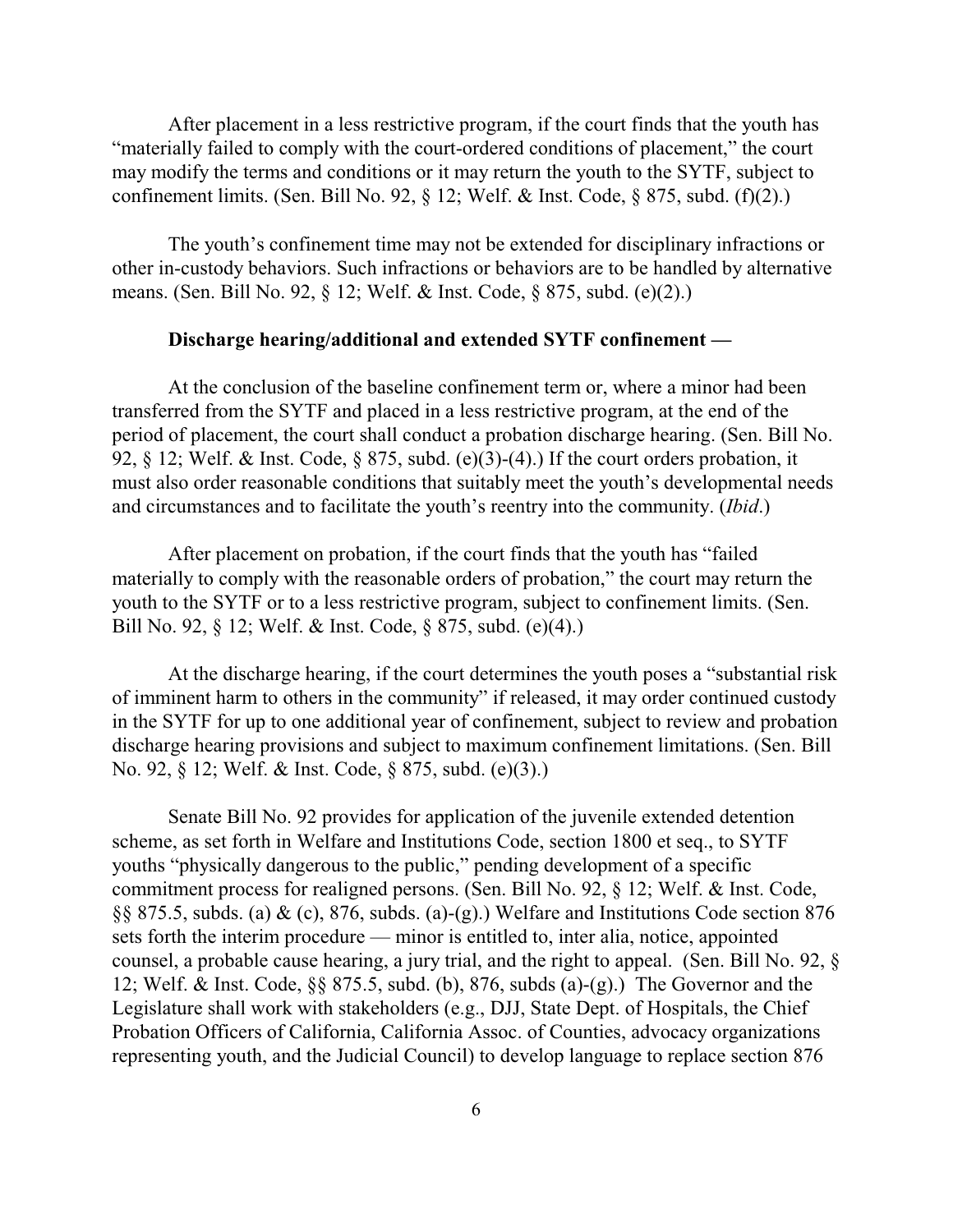by July 1, 2021 "with a commitment process that ensures the treatment capacity, legal protections, and court procedures are appropriate to successfully serve persons realigned from" DJJ. (Sen. Bill No. 92, § 12; Welf. & Inst. Code, § 875.5, subd. (b).) The legislative intent is to enact legislation, effective July 1, 2022, to extend detention of persons physically dangerous to the public who are in SYTFs. (Sen. Bill No. 92, § 12; Welf. & Inst. Code, § 875.5, subd. (c).)

## **Redress where SYTF failed, or is unable to, meet youth's needs —**

A youth or the probation department may, by written application, request the court to modify or set aside the SYTF commitment order upon a showing of good cause that the facility "has failed, or is unable to, provide the ward with treatment, programming, and education that are consistent with the individual rehabilitation plan . . . , that the conditions under which the ward is confined are harmful to the ward, or that the juvenile justice goals of rehabilitation and community safety are no longer served by continued confinement of the ward in a secure youth treatment facility." (Sen. Bill No. 92, § 11; Welf. & Inst. Code, § 779.5.) Evidence from the youth, the probation department, and any behavioral health or other specialists may be presented to the court and the court shall make its findings on the record. (*Ibid.*)

# **SYTF Criteria —**

(1) The SYTF must be secure, $9$  and the county of commitment must operate, utilize, or access it to provide appropriate programming, treatment, and education of youths.

(2) It "may be a stand-alone facility, such as a probation camp or other facility operated under contract with the county, or with another county, or may be a unit or portion of an existing county juvenile facility, including a juvenile hall or probation camp, that is configured and programmed to serve the" youth and comply with specified standards.

(3) By July 1, 2023 the Board of State and Community Corrections ("board") shall review existing juvenile facility standards and implement modifications or new standards pertaining to any facility that is used by the court as an SYTF. The board and the Office of Youth and Community Restoration are to coordinate in this effort.

<sup>&</sup>lt;sup>9</sup> Neither Senate Bill No. 823 nor Senate Bill No. 92 specifically define "secure."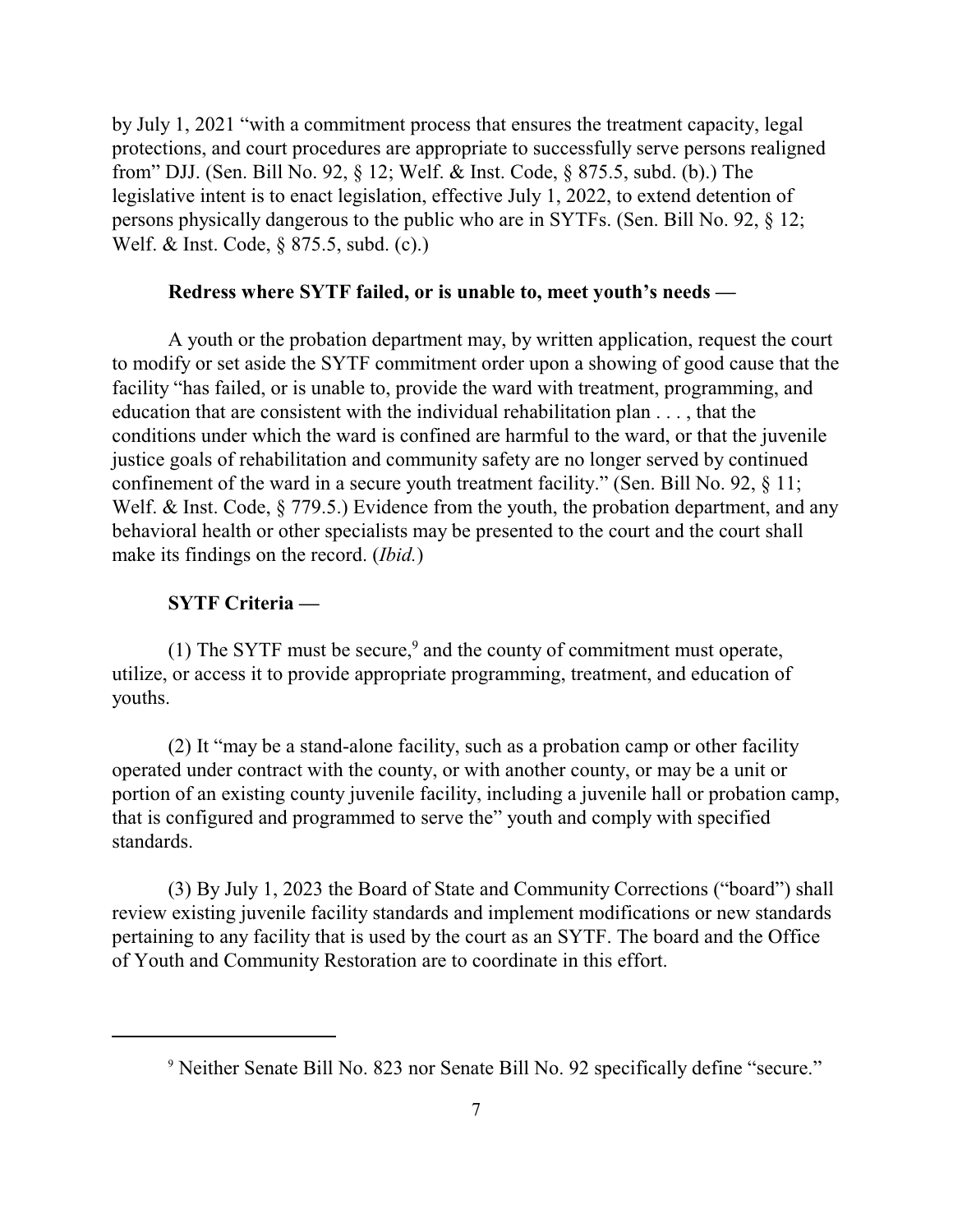(4) Counties proposing to establish SYTFs must notify the board and submit a description of the facility. Starting July 1, 2022, the board must biennially inspect SYTFs that were used during the preceding calendar year. The board must utilize the standards in existing regulations if new standards are not yet in place.

(5) A county may contract with another county which has an SYTF to accept commitments of youths.

(6) "A county may establish a secure youth treatment facility to serve as a regional center for commitment of juveniles by one or more other counties on a contract payment basis."

(Sen. Bill No. 92, § 12; Welf. & Inst. Code, § 875, subd. (g).)

## **Potential Issues for Appeal**

No doubt execution of Senate Bill 92 will produce issues pertaining to statutory and related constitutional violations. Below is a list of some potential issues to consider. Counsel is encouraged to communicate with trial counsel who would be the best source to disclose the challenges that are being encountered which may produce more issues.

• Did the juvenile court lack authority to commit the youth to DJJ? Was the youth DJJ eligible, i.e., adjudged a ward, committed a Welfare and Institutions Code section 707, subdivision (b)/Penal Code section 290.008, subdivision (c) offense, has been the subject of a transfer motion, and is not otherwise ineligible for commitment? (Welf. & Inst. Code, §§ 731, subds. (a) & (c); 733; 733.1, subd. (a)  $\&$  (b); 736.5, subd. (b)  $\&$  (c).)

• In light of the Legislature's directive that the court consider placement of DJJ eligible youths in an SYTF as an alternative to a DJJ commitment, did the juvenile court abuse its discretion in committing the youth to the DJJ rather than the SYTF? (Welf. & Inst. Code, § 736.5, subd. (c).)

• Did the juvenile court abuse its discretion in committing a youth to an SYTF rather than a less restrictive, alternative disposition? (Welf. & Inst. Code, § 875, subd. (a)(1)-(3).) Was the determination properly based on the required criteria? (Welf. & Inst. Code, § 875, subd. (a)(3)(A)-(E).)

• In making its order of commitment to the SYTF, did the juvenile court properly set a baseline confinement term that is based on the most serious recent offense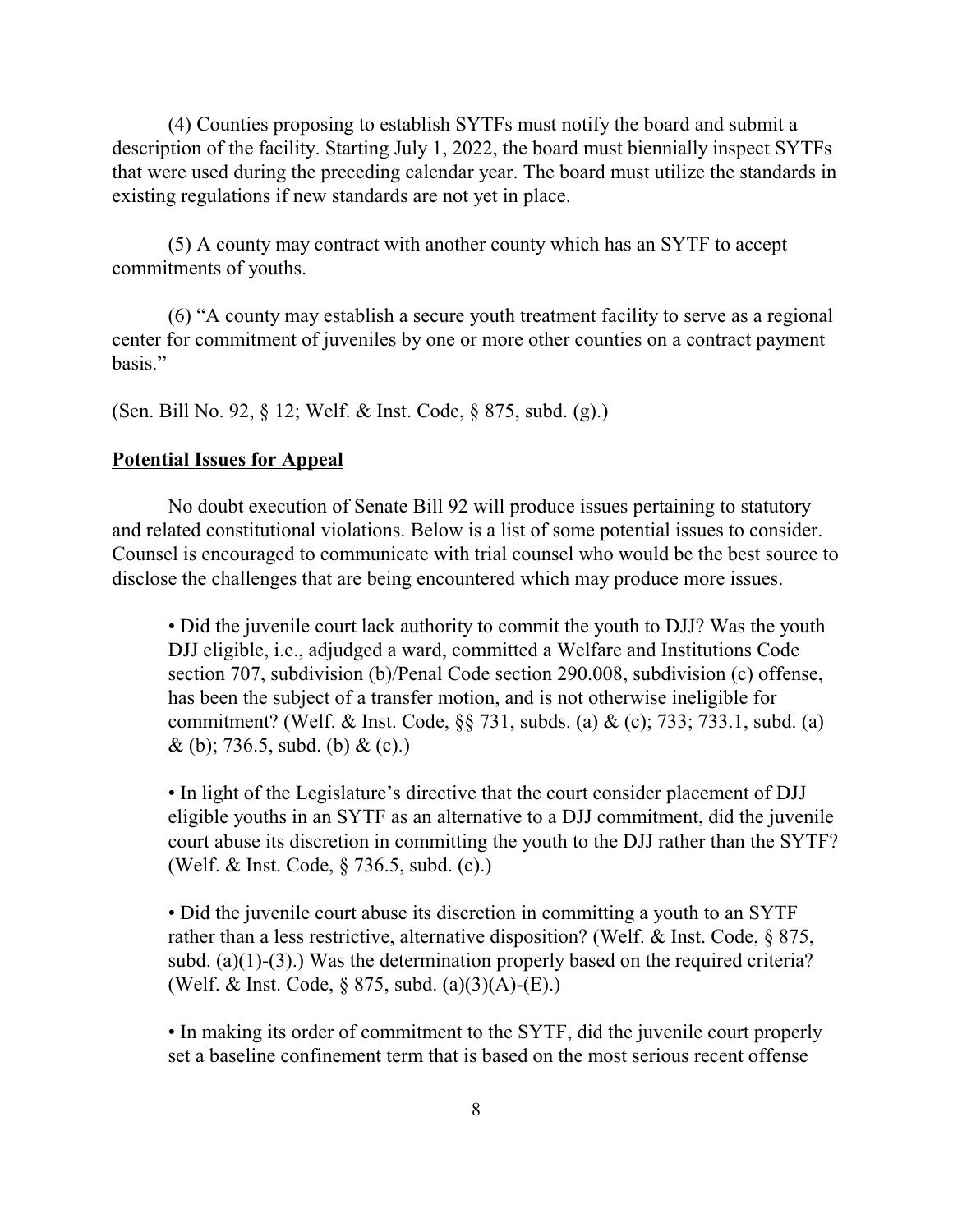and on the discharge date guidelines? (Welf. & Inst. Code,  $\S 875$ , subds. (b), (e) &  $(h)(1)-(2)$ .

• Did the juvenile court err in failing to properly compute the maximum term of confinement which is the middle term of imprisonment that can be imposed upon an adult convicted of the same offense(s)? (Welf. & Inst. Code, §§ 875, subds.  $(c)(1)-(2) & (i), 726$ , subds.  $(d)(1)-(2)$ , 731, subd. (b).)

• Did the courts timely approve an individual rehabilitation plan for the youth and does the rehabilitation plan comply with statutory mandated criteria? (Welf. & Inst. Code,  $\S 875$ , subds. (d)(1) & (d)(2)(A)-(D).)

• At the progress review hearings, did the juvenile court err in any modification of the baseline commitment period? (Welf. & Inst. Code,  $\S$  875, subds. (e)(1)-(2).)

• Did the trial court abuse its discretion in denying a motion by the SYTF youth or probation to transfer the youth to a less restrictive program? (Welf. & Inst. Code, § 875, subds. (e)(1) &  $(f)(1)(A)-(B)$ .)

• After placement in a less restrictive program, did the court err in finding that the youth materially failed to comply with court-ordered conditions of placement and in either modifying the terms and conditions or returning the youth to the SYTF? (Welf. & Inst. Code, § 875, subd. (f)(2).)

• At the probation discharge hearing, did the juvenile court abuse its discretion in failing to order reasonable probation conditions that suitably meet the youth's developmental needs and circumstances and to facilitate the youth's reentry into the community? (Welf. & Inst. Code,  $\S 875$ , subd. (e)(3)-(4).)

• At the probation discharge hearing, did the juvenile court abuse its discretion in finding that the youth poses a "substantial risk of imminent harm to others in the community" if released and returning the youth to the SYTF? (Welf. & Inst. Code,  $§ 875, subd. (e)(3).)$ 

• After placement on probation, did the court abuse its discretion in finding that the youth has "failed materially to comply with the reasonable orders of probation," and returning the youth to the SYTF or to a less restrictive program? (Welf. & Inst. Code, § 875, subd. (e)(4).)

• Did the juvenile court abuse its discretion in extending detention of the youth and